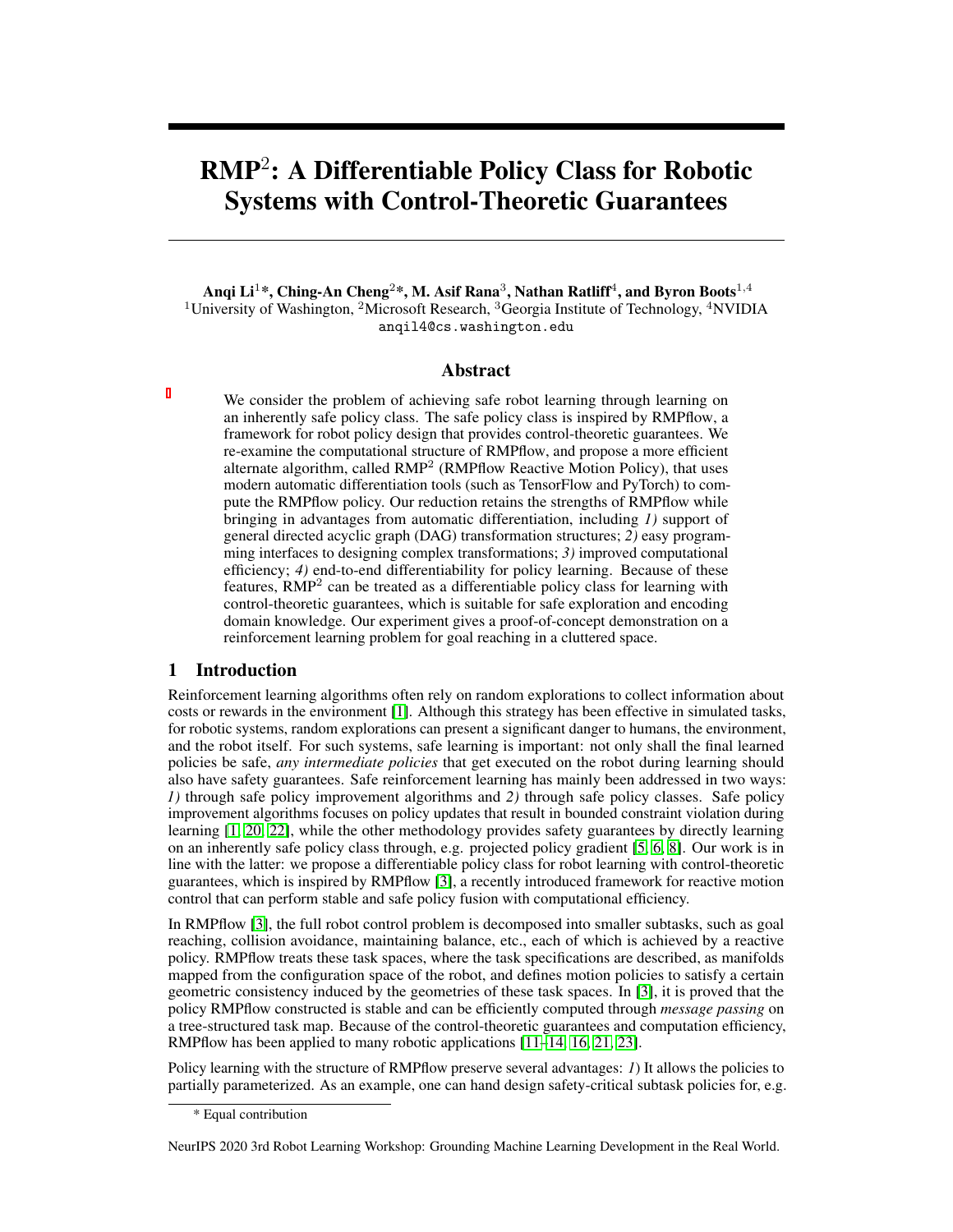collision avoidance, and learn others to improve the policy performance; *2*) As a result, it provides non-statistical guarantees, such as stability and safety, throughout learning; *3*) The policy learned on one robot can be transferred to other robots and tasks [\[2\]](#page-4-9); and finally, *4*) The policy parameterization is shown to be expressive in generating complex robot motion with hand-designed subtask policies [\[3\]](#page-4-5), and these hand-designed substask policies can be used to partially parameterize the policy.

However, the RMPflow algorithm was originally designed for reactive control rather than learning: *following the original RMPflow message passing algorithm can risk of undermining the flexibility and computational efficiency in learning*. One reason is that RMPflow uses a rather complicated user interface involving a tree data structure that is non-trivial for users to specify. The other reason, which is perhaps more important, is that it is hard and inefficient to trace the gradient flow in the RMPflow message passing algorithm. Although recent work has looked into learning with RMPflow [\[14,](#page-4-7) [15,](#page-4-10) [17\]](#page-4-11), these methods either largely simplify the learning problem so that differentiating through RMPflow is not needed [\[14,](#page-4-7) [17\]](#page-4-11) or only allows for a very limited parameterization of the policy [\[15\]](#page-4-10). For example, Meng et al. [\[14\]](#page-4-7) and Rana et al. [\[17\]](#page-4-11) learn the subtask policies independently through imitation and then use RMPflow to combine the learned RMPs with other hand-specified policies; and Mukadam et al. [\[15\]](#page-4-10) learn scalar weight functions for pre-defined subtask polices.

In this work, we propose a simple alternative algorithm, called RMP<sup>2</sup>, to realize the policy output by RMPflow for end-to-end learning, *without* using the tree data structure and message passing steps of the RMPflow algorithm [\[3\]](#page-4-5). Instead RMP<sup>2</sup> operates by querying the Gradient Oracle (though back-propagation) in automatic differentiation [\[9\]](#page-4-12). RMP<sup>2</sup> has several advantage over the original RMPflow algorithm: *1*) RMP<sup>2</sup> relaxes the assumption on using tree-structured task maps in the RMPflow algorithm [\[3\]](#page-4-5) to work with *any* directed acyclic graph (DAG) task maps. *2*) RMP<sup>2</sup> allows for a simper user interface. The user only needs to specify the task map using an automatic differentiation library, the automatically constructed (directed acyclic) computational graph can then be used for computing the RMPflow policy.  $3$ )  $RMP<sup>2</sup>$  uses a smaller memory footprint than RMPflow, while having the same time complexity. 4) RMP<sup>2</sup> is much easier to implement in conjunction with learning algorithms: as RMP<sup>2</sup> is implemented using operators supported by automatic differentiation libraries, it is convenient to take the gradient, or higher order derivatives, of *any function* with respect to the parameters in subtask policies and task maps. This makes RMP<sup>2</sup> a policy class that is generally applicable to many end-to-end learning scenarios and algorithms.

## 2 Background

#### 2.1 Setup: Configuration Space and Task Space

Suppose the robot's configuration space  $\mathcal C$  (e.g. the joint space of a robot with revolute joints) is a d-dimensional smooth manifold that can be described by generalized coordinates  $q \in \mathbb{R}^d$ . For simplicity of exposition, we assume that the acceleration of the robot  $\ddot{q}$  can be controlled directly. This condition is true when the robot is fully actuated and has been feedback linearized by, e.g., using an inverse dynamics model. We will call  $(q, \dot{q})$  the state of the robot on the configuration space C, as we focus on acceleration-controlled systems.

In motion control problems, typically a task is not directly described in the generalized coordinates  $\mathbf{q} \in \mathbb{R}^d$ , but in terms of another set of task coordinates  $\mathbf{x} \in \mathbb{R}^m$  that are related to the generalized coordinates through a nonlinear mapping  $\psi$ , i.e.  $\mathbf{x} = \psi(\mathbf{q})$ . We call this mapping  $\psi$  the *task map* and refer to the image manifold of C under  $\psi$  as the *task space*, which is denoted as T. Our goal is to design an *acceleration* policy  $\pi$  such that the system following  $\ddot{\mathbf{q}} = \pi(\mathbf{q}, \dot{\mathbf{q}})$  would exhibit desired behaviors when viewed in the task space  $\mathcal T$ . When the robot needs to satisfy various performance criteria in a multi-task control problem, the task space  $\mathcal T$  can then become a complicated manifold  $\mathcal{T} = \prod_{k=1}^K \mathcal{T}_k$  embedded in a high-dimensional ambient space, where K is the number of *subtasks* and  $\overline{T_k}$  denotes *subtask spaces*, the manifold for the kth subtask. Importantly, the coordinates of these subtask spaces are not independent but intertwined together as the image of the common configuration space C under the task map  $\psi$ . For example, in an anthropomorphic robot, the torso's motion affects both the stability and the reachable region of the hands. As a result, when the number of tasks  $K$  is large, there may not be enough of degrees of freedom to find a configuration space policy  $\pi$  to exactly replicate the task policy without comprising the desired accelerations of all subtasks.

#### 2.2 RMPflow

RMPflow [\[3\]](#page-4-5) is a computational framework designed to address the multi-task control problems mentioned above. RMPflow resolves the conflicts between different subtasks by describing each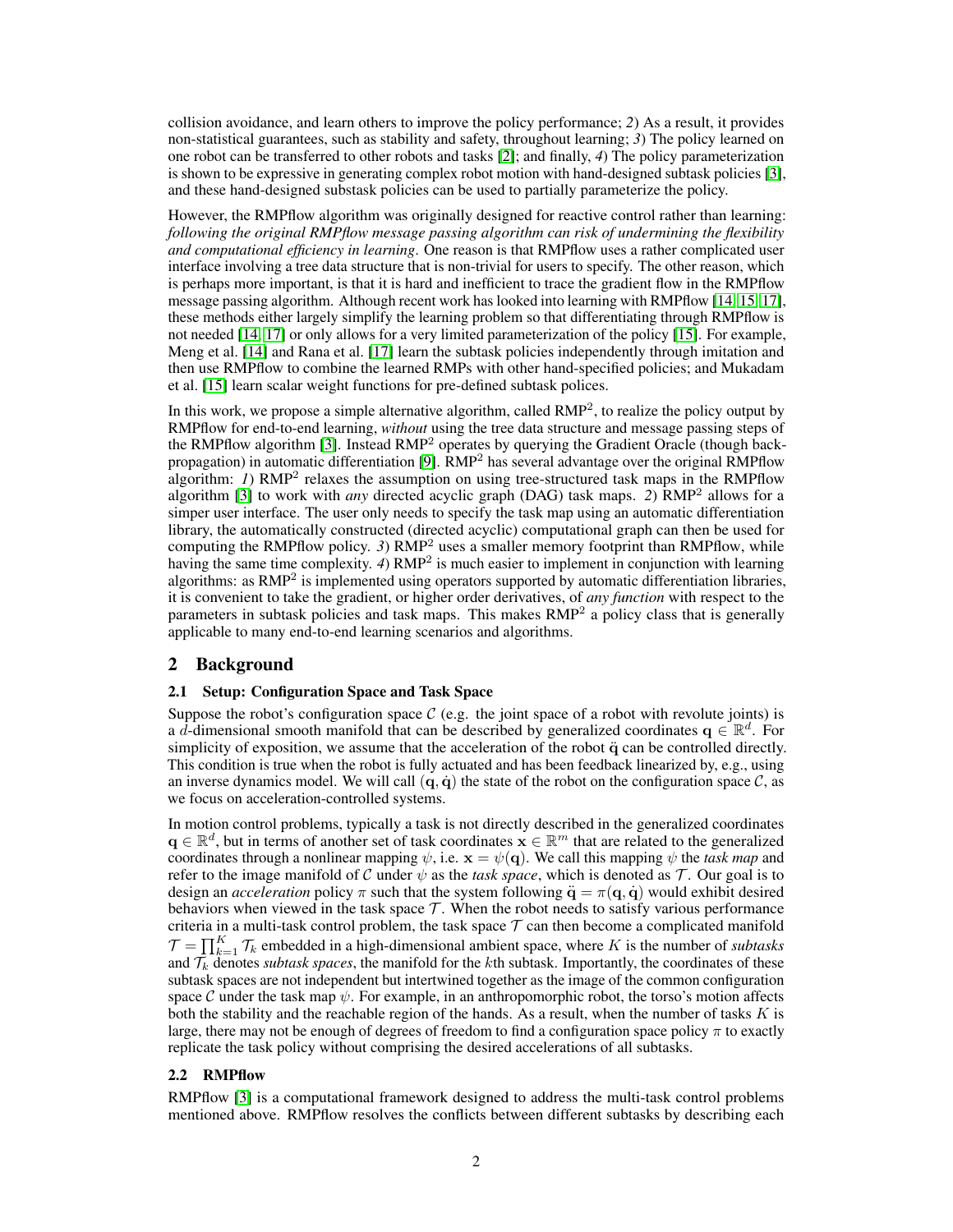subtask policy (e.g. for the kth subtask) as a Riemannian Motion Policy (RMP) [\[18\]](#page-4-13): each subtask is associated not only with the desired acceleration  $\mathbf{a}_k^d(\mathbf{x},\dot{\mathbf{x}})$ , but also with a positive semi-definite matrix function  $M_k(x, \dot{x})$  that depends on the state (i.e. the position and the velocity) of the subtask. Given RMPs for the subtasks, RMPflow generates the policy  $\pi$  on the configuration space by combining these subtask RMPs through message passing on a tree data structure. It can be proved that this final policy  $\pi$  is Lyapunov stable, when  $M_k$  is derived appropriately from a Riemannian metric that describes the motion induced by  $a_k^d$  for each policy [\[3,](#page-4-5) [12\]](#page-4-14).

The RMPflow algorithm is based on two components: *1*) the RMP-tree: a directed tree encoding the structure of the task map. In the RMP-tree, a node is associated a manifold, and an edge represents a smooth map from a parent node manifold to its child node manifold. The root node of the RMP-tree and the leaf nodes correspond to the configuration space C and the subtask spaces  $\{\mathcal{T}_k\}$  on which the RMPs are hosted, respectively. *2*) the RMP-algebra: a set of operations to propagate information across the RMP-tree. We refer the readers to [\[3\]](#page-4-5) or Appendix [A](#page-6-0) for a detailed description of RMPflow.

A connection is made in [\[2,](#page-4-9) Chapter 11.7] between the message passing algorithm of RMPflow and sparse linear solvers. Consider an RMP-tree with a set of nodes V. Let  $\mathcal{L} \subset \mathcal{V}$  be the set of leaf nodes and r be the root node. In [\[2\]](#page-4-9), it is proved that the desired acceleration of the RMPflow policy  $\pi(\mathbf{q}, \dot{\mathbf{q}})$  is the solution to the following least squares problem:

<span id="page-2-0"></span>
$$
\min_{\{\mathbf{a}_{v}:v\in\mathcal{V}\}} \quad \sum_{v\in\mathcal{L}} \frac{1}{2} \|\mathbf{a}_{v} - \mathbf{a}_{v}^{d}\|_{\mathbf{M}_{v}}^{2},
$$
\n
$$
\text{s.t.} \quad \mathbf{a}_{v} = \mathbf{J}_{v}\mathbf{a}_{u} + \dot{\mathbf{J}}_{v}\dot{\mathbf{x}}_{u}, \quad \forall v \in \mathcal{V} \setminus \mathbf{r}, \quad u = \mathcal{P}(v)
$$
\n
$$
(1)
$$

where, for a leaf node  $v \in \mathcal{L}$ ,  $a_v^d$  and  $M_v$  together are a leaf-node RMP,  $J_v$  denotes the Jacobian of the task map from  $\mathcal{P}(v)$ , the parent node of v, to v. The RMPflow algorithm is essentially an efficient routine that uses the duality of [\(1\)](#page-2-0) and the sparsity in the task map to compute  $a_r$ . RMPflow has the time complexity of  $O(Nbd^3)$  and space complexity of  $O(Nd^2 + Ld^2)$ , where N and L are the number of nodes and leaf nodes,  $b$  is the maximum branching factor, and  $d$  is the maximum dimension of nodes (See Appendix [C](#page-7-0) for the complexity analysis).

## 3 RMP<sup>2</sup> based on Automatic Differentiation

#### 3.1 An RMPflow Policy without the RMPflow Algorithm

If we are interested in *learning* an RMPflow policy rather than designing it, the focus changes: computational efficiency and ease of implementation when used in conjunction with learning algorithms become paramount. Machine learning pipelines commonly use automatic differentiation tools, which coincidentally provide many features that RMPflow uses, such as graph structures and the chain rule.

An important implication of the insight in [\[2,](#page-4-9) Chapter 11.7] (that RMPflow is a sparse linear solver) is that the RMPflow policy can also be computed by solving the unconstrained version of [\(1\)](#page-2-0):

<span id="page-2-2"></span><span id="page-2-1"></span>
$$
\min_{\mathbf{a}'_{\mathbf{r}} \in \mathbb{R}^d} \quad \sum_{\mathbf{v} \in \mathcal{L}} \frac{1}{2} \|\mathbf{J}_{\mathbf{v};\mathbf{r}} \mathbf{a}'_{\mathbf{r}} + \dot{\mathbf{J}}_{\mathbf{v};\mathbf{r}} \dot{\mathbf{q}} - \mathbf{a}^d_{\mathbf{v}}\|^2_{\mathbf{M}_{\mathbf{v}}},\tag{2}
$$

where  $J_{v,r}$  is the Jacobian matrix of the subtask map from the root r to the leaf v. As in [\(1\)](#page-2-0), the Jacobians and velocities here are treated as constants in the optimization as they are only dependent on the state. Note that [\(2\)](#page-2-1) has a closed-form solution:

$$
\mathbf{a}_{\mathrm{r}} = \underbrace{\left(\sum_{v \in \mathcal{L}} \mathbf{J}_{v;\mathrm{r}}^{\top} \mathbf{M}_{v} \mathbf{J}_{v;\mathrm{r}}\right)^{\dagger}}_{\mathbf{M}_{\mathrm{r}}^{\dagger}} \underbrace{\left(\sum_{v \in \mathcal{L}} \mathbf{J}_{v;\mathrm{r}}^{\top} \mathbf{M}_{v} (\mathbf{a}_{v}^{d} - \dot{\mathbf{J}}_{v;\mathrm{r}} \dot{\mathbf{q}})\right)}_{\mathbf{f}_{\mathrm{r}}}.
$$
\n(3)

#### 3.2 RMP<sup>2</sup> based on Reverse Accumulation

We propose  $RMP<sup>2</sup>$  (Algorithm [1\)](#page-3-0), an efficient reduction technique based on this idea.  $RMP<sup>2</sup>$ computes the RMPflow policy by using automatic differentiation libraries to compute the closed-form solution [\(3\)](#page-2-2). It has the same time complexity of  $O(Nbd^3)$  as RMPflow [\[3\]](#page-4-5), while enjoying a smaller memory footprint of  $O(Nd + Ld^2)$ . It should be noted that explicitly calculating the Jacobian matrix  $J_{v,r}$  for computing  $M_r$  and  $f_r$  in [\(3\)](#page-2-2) would result in excessive time and space complexity of  $O(Nbd^3L)$  and  $O(NLd^2)$ , respectively. To avoid this, we leverage a technique, called reverse accumulation [\[7\]](#page-4-15) (also known as double backward), which is used to compute Jacobian-vector-product (see Algorithm [3](#page-7-1) in Appendix) in reverse mode automatic differentiation.

In the forward pass of RMP<sup>2</sup> (Algorithm [1,](#page-3-0) line 3–5), the leaf node velocities  $\dot{\mathbf{x}}_i = \mathbf{J}_i\mathbf{q}$  and curvature terms  $\mathbf{c}_i = \dot{\mathbf{J}}_i \mathbf{q}$  are computed using Jacobian-vector-product. In the backward pass (line 7–10),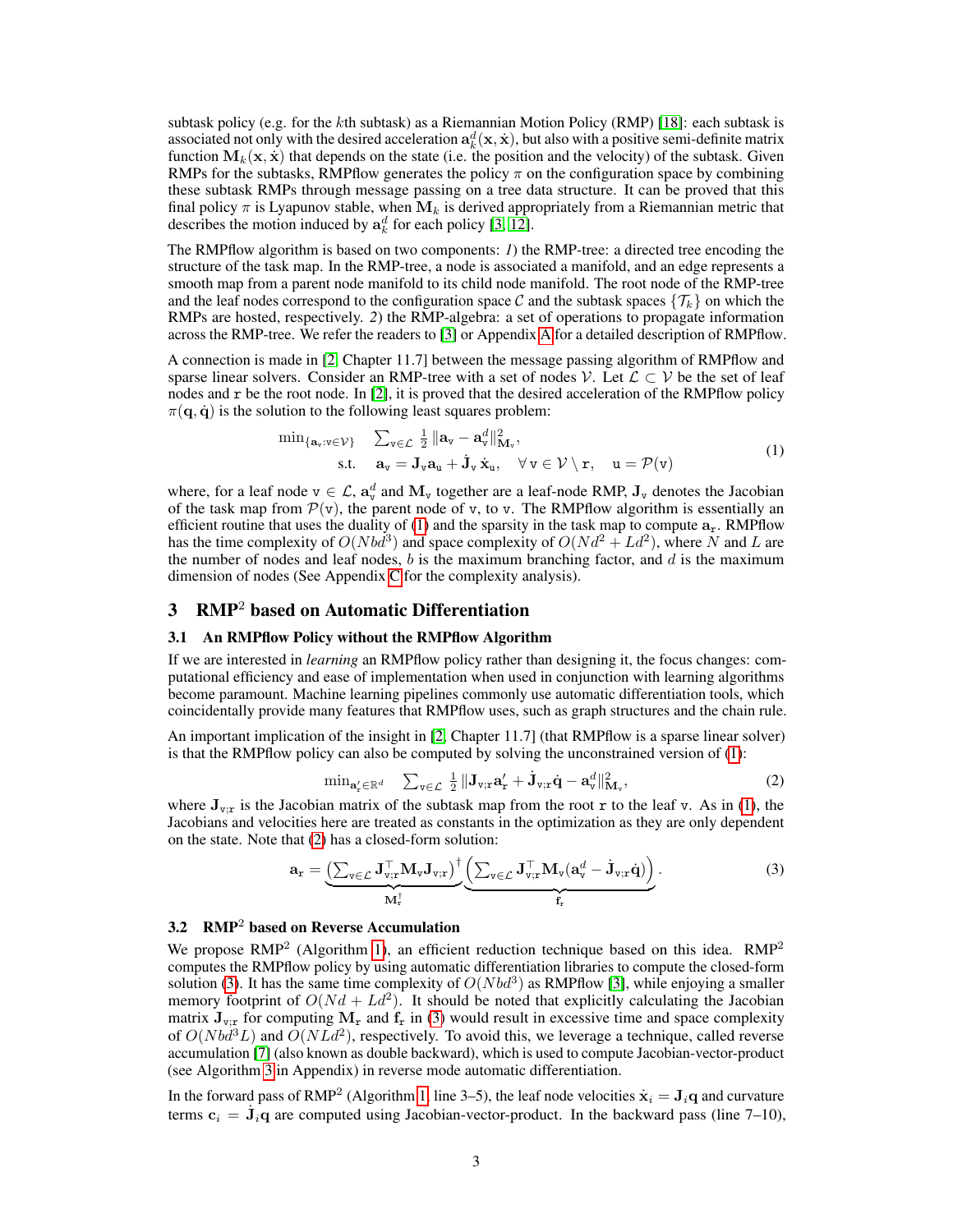$RMP<sup>2</sup>$  computes  $M<sub>r</sub>$  using reverse accumulation in line 10. This is accomplished by first creating a mirrored task image (line 7 and 8) and then computing  $\mathbf{M_{r}}$  by jacobian (gradient (**v** , **q**) , **q**<sup>'</sup>). Similar technique is applied when computing  $f_r$ .

## <span id="page-3-0"></span>Algorithm  $1 \text{ RMP}^2$

<span id="page-3-3"></span><span id="page-3-2"></span>1: Input: root state  $(q, \dot{q})$ , task map  $\psi$ , rmp\_eval 2: **Return:** motion policy  $\pi(\mathbf{q}, \dot{\mathbf{q}})$  $3\colon \{\mathbf{x}_i\}_{i=1}^L \leftarrow \texttt{task\_map}(\mathbf{q})$  $4\colon \{\dot{\mathbf{x}}_i\}_{i=1}^L \leftarrow \mathsf{jvp}(\{\mathbf{x}_i\}_{i=1}^L, \mathbf{q}, \dot{\mathbf{q}})$  // leaf node velocity  $5: \, \{\mathbf{c}_i\}_{i=1}^L \leftarrow \texttt{jvp}(\{\dot{\mathbf{x}}_i\}_{i=1}^L, \mathbf{q}, \dot{\mathbf{q}}) \, \textcolor{black}{\#}$  curvature terms  $6\!\!: \, \{ (\mathbf{M}_i, \mathbf{f}_i) \}_{i=1}^L \leftarrow \texttt{rmp\_eval} \left( \{(\mathbf{x}_i, \dot{\mathbf{x}}_i) \}_{i=1}^L \right)$ 7:  $\mathbf{q}' = \mathbf{copy}(\mathbf{q})$  // create a copy and without gradient flow  $8: \{\mathbf{x}_i'\}_{i=1}^L \leftarrow \texttt{task\_map}(\mathbf{q}')$  *// a mirrored image* 9:  $\mathbf{v} \leftarrow \sum_{i=1}^L \mathbf{x}_i^\top \mathbf{M}_i \mathbf{x}_i', \quad \mathbf{w} \leftarrow \sum_{i=1}^L \mathbf{x}_i^\top (\mathbf{f}_i - \mathbf{M}_i \mathbf{c}_i)$ // auxiliary variables 10:  $M_r \leftarrow$  jacobian(gradient( $v, q$ ),  $q'$ ),  $f_r \leftarrow$  gradient( $w, q$ ) // compute root RMP 11:  $\pi(\mathbf{q}, \dot{\mathbf{q}}) \leftarrow \mathbf{M}^{\dagger}_{\mathrm{r}} \mathbf{f}_{\mathrm{r}}$ 

<span id="page-3-4"></span>Since  $RMP<sup>2</sup>$  is implemented using the automatic differentiation libraries, computational graph can be automatically constructed while calculating the policy. This allows for convenient gradient calculation of *any function* with respect to *any parameters* in, e.g. task maps and RMPs. This fully differentiable structure is important for end-to-end learning of these parameters in many learning scenarios. Another benefit of RMP<sup>2</sup> is that the assumption of using tree-structured task maps can be relaxed to *arbitrary* directed acyclic graph (DAG) task maps. While Cheng et al. [\[3\]](#page-4-5) show that every task map has a tree representation, not all motion control problems have an *intuitive* RMP-tree representation (e.g. multi-robot control [\[13\]](#page-4-16)). If they are implemented using a tree structure, extra high-dimensional nodes would be induced and the user interface becomes tedious.

#### 4 Experiments

We consider an RL task on a 2-d point robot as a proof of concept example for policy learning. The objective here is to reach a goal while avoiding static obstacles in the environment. The motion policy inputs include the state of the robot, the goal position, as well as the centers and radii of the obstacles. We compare reinforcement learning with the  $\overline{RMP}^2$  policy (RMPflow policy realized by  $RMP^2$ ) and a feed-forward neural-net policy. The RMPflow policy is partially parameterized as the composition of a neural-net goal reaching RMP and hand-specified collision avoidance RMPs suggested in [\[3\]](#page-4-5). The reward given to the robot at each step is the negative Euclidean distance to the goal, with an additional penalty of −100 if the robot collides with an obstacle. We run the natural policy gradient [\[10\]](#page-4-17) with a step size of 0.1 for 500 iterations to train the policies end-to-end to optimize the expected accumulated reward. The average accumulated reward after training for the  $RMP<sup>2</sup>$  policies and the neural-network policies are −37.90 and −1187.66, respectively (larger is better). Please see Appendix [D](#page-8-0) for implementation details. We test the trained policies on environments both within the training distribution (Figure [1,](#page-3-1) left 2) and outside of the distribution (Figure [1,](#page-3-1) right 2). For each policy, we visualize 4 trajectories given by policies trained with different random seeds. In all the cases, the  $RMP<sup>2</sup>$  policy (blue) manages to reach the goal while avoiding collision with any obstacles, thanks to the additional structure provided by the hand-specified policies. The neural network policy (orange) only learns to avoid collision with obstacles. Interestingly, a common strategy among the neural network policies is to move outside the region where the obstacles are distributed during training, so that it can avoid all potential collision (and hence any chance of reaching the goal).

<span id="page-3-1"></span>

Figure 1: The RMPflow policy and neural-net policy performing a reaching task with a point robot, where each trajectory shows a policy with a random initialization of network weights. The policies are tested on environments within (left 2) and outside (right 2) the training distribution. The RMPflow policy succeeds consistently whereas the neural-net policy only learns to avoid collision.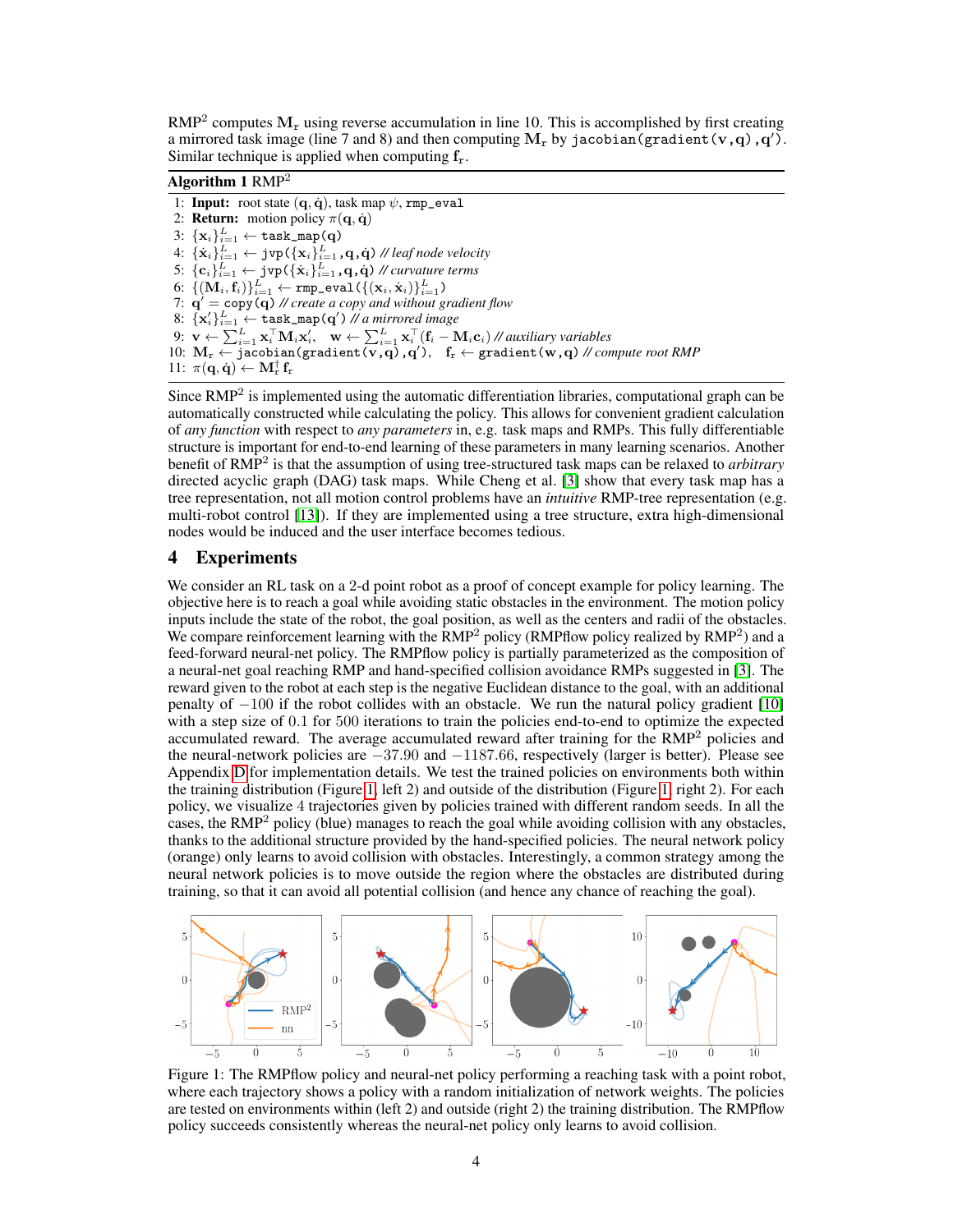## References

- <span id="page-4-0"></span>[1] J. Achiam, D. Held, A. Tamar, and P. Abbeel. Constrained policy optimization. In *International Conference on Machine Learning*, pages 22–31, 2017.
- <span id="page-4-9"></span>[2] C. A. Cheng. *Efficient and principled robot learning: theory and algorithms*. PhD thesis, Georgia Institute of Technology, 2020.
- <span id="page-4-5"></span>[3] C.-A. Cheng, M. Mukadam, J. Issac, S. Birchfield, D. Fox, B. Boots, and N. Ratliff. RMPflow: A computational graph for automatic motion policy generation. *Proceedings of the 13th Annual Workshop on the Algorithmic Foundations of Robotics (WAFR)*, 2018.
- <span id="page-4-18"></span>[4] C.-A. Cheng, X. Yan, N. Ratliff, and B. Boots. Predictor-corrector policy optimization. In *International Conference on Machine Learning*, pages 1151–1161, 2019.
- <span id="page-4-2"></span>[5] J. Choi, F. Castañeda, C. J. Tomlin, and K. Sreenath. Reinforcement learning for safety-critical control under model uncertainty, using control lyapunov functions and control barrier functions. *arXiv preprint arXiv:2004.07584*, 2020.
- <span id="page-4-3"></span>[6] Y. Chow, O. Nachum, A. Faust, E. Duenez-Guzman, and M. Ghavamzadeh. Lyapunov-based safe policy optimization for continuous control. *arXiv preprint arXiv:1901.10031*, 2019.
- <span id="page-4-15"></span>[7] B. Christianson. Automatic hessians by reverse accumulation. *IMA Journal of Numerical Analysis*, 12(2):135–150, 1992.
- <span id="page-4-4"></span>[8] G. Dalal, K. Dvijotham, M. Vecerik, T. Hester, C. Paduraru, and Y. Tassa. Safe exploration in continuous action spaces. *arXiv preprint arXiv:1801.08757*, 2018.
- <span id="page-4-12"></span>[9] A. Griewank and A. Walther. *Evaluating derivatives: principles and techniques of algorithmic differentiation*. SIAM, 2008.
- <span id="page-4-17"></span>[10] S. M. Kakade. A natural policy gradient. In *Advances in neural information processing systems*, pages 1531–1538, 2002.
- <span id="page-4-6"></span>[11] D. Kappler, F. Meier, J. Issac, J. Mainprice, C. Garcia Cifuentes, M. Wüthrich, V. Berenz, S. Schaal, N. Ratliff, and J. Bohg. Real-time perception meets reactive motion generation. *IEEE Robotics and Automation Letters*, 3(3):1864–1871, 2018. URL [https://arxiv.org/abs/](https://arxiv.org/abs/1703.03512) [1703.03512](https://arxiv.org/abs/1703.03512).
- <span id="page-4-14"></span>[12] A. Li, C.-A. Cheng, B. Boots, and M. Egerstedt. Stable, concurrent controller composition for multi-objective robotic tasks. In *2019 IEEE 58th Conference on Decision and Control (CDC)*, pages 1144–1151. IEEE, 2019.
- <span id="page-4-16"></span>[13] A. Li, M. Mukadam, M. Egerstedt, and B. Boots. Multi-objective policy generation for multirobot systems using Riemannian motion policies. In *International Symposium on Robotics Research*, 2019.
- <span id="page-4-7"></span>[14] X. Meng, N. Ratliff, Y. Xiang, and D. Fox. Neural autonomous navigation with riemannian motion policy. In *2019 International Conference on Robotics and Automation (ICRA)*, pages 8860–8866. IEEE, 2019.
- <span id="page-4-10"></span>[15] M. Mukadam, C.-A. Cheng, D. Fox, B. Boots, and N. Ratliff. Riemannian motion policy fusion through learnable lyapunov function reshaping. In *Conference on Robot Learning*, pages 204–219, 2019.
- <span id="page-4-8"></span>[16] C. Paxton, N. Ratliff, C. Eppner, and D. Fox. Representing robot task plans as robust logicaldynamical systems. In *2019 IEEE/RSJ International Conference on Intelligent Robots and Systems (IROS)*, 2019.
- <span id="page-4-11"></span>[17] M. A. Rana, A. Li, H. Ravichandar, M. Mukadam, S. Chernova, D. Fox, B. Boots, and N. Ratliff. Learning reactive motion policies in multiple task spaces from human demonstrations. In *Conference on Robot Learning*, 2019.
- <span id="page-4-13"></span>[18] N. D. Ratliff, J. Issac, D. Kappler, S. Birchfield, and D. Fox. Riemannian motion policies. *arXiv preprint arXiv:1801.02854*, 2018.
- <span id="page-4-19"></span>[19] J. Schulman, P. Moritz, S. Levine, M. Jordan, and P. Abbeel. High-dimensional continuous control using generalized advantage estimation. *arXiv preprint arXiv:1506.02438*, 2015.
- <span id="page-4-1"></span>[20] A. Stooke, J. Achiam, and P. Abbeel. Responsive safety in reinforcement learning by pid lagrangian methods. *arXiv preprint arXiv:2007.03964*, 2020.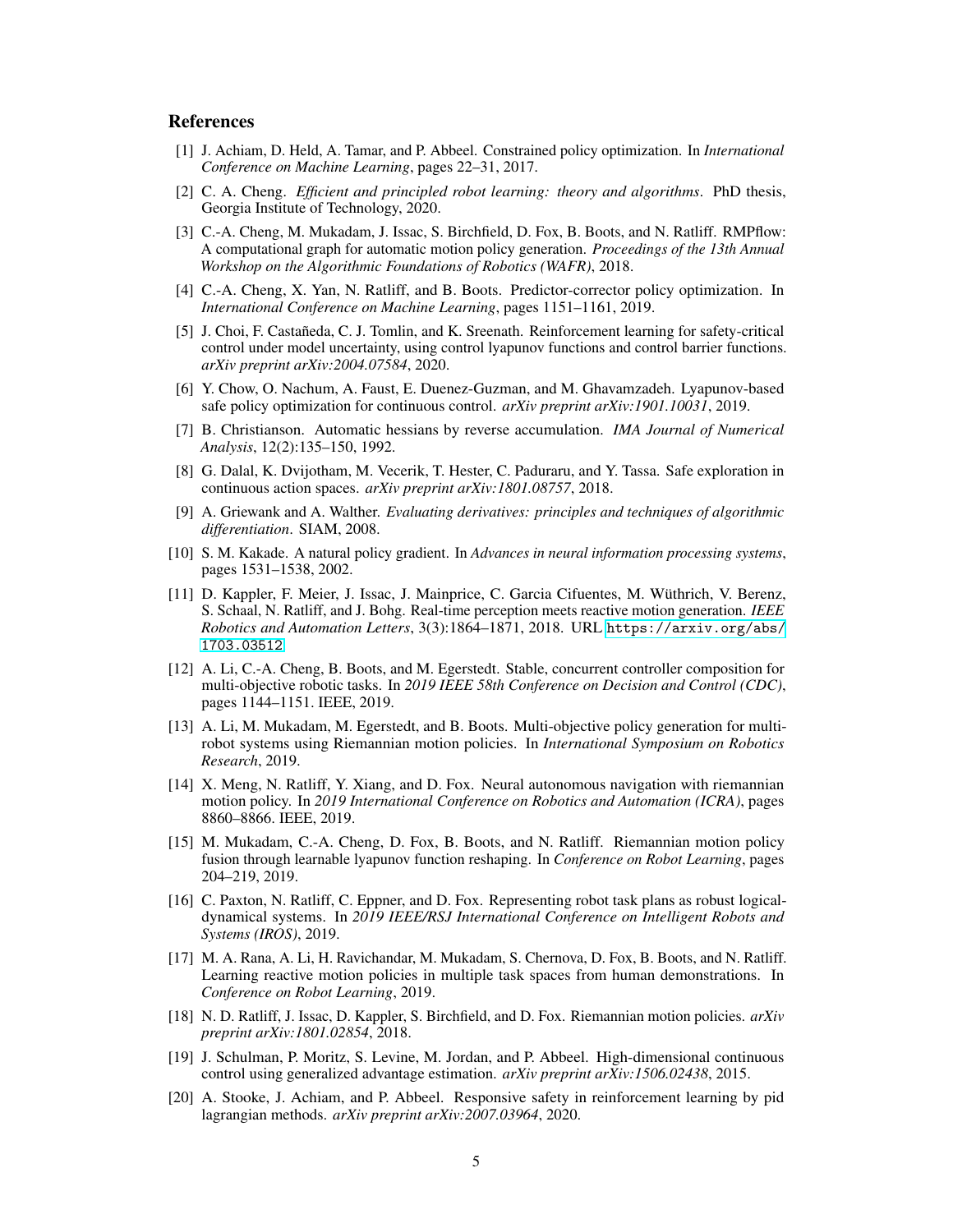- <span id="page-5-1"></span>[21] G. Sutanto, N. Ratliff, B. Sundaralingam, Y. Chebotar, Z. Su, A. Handa, and D. Fox. Learning latent space dynamics for tactile servoing. In *2019 International Conference on Robotics and Automation (ICRA)*, 2019.
- <span id="page-5-0"></span>[22] C. Tessler, D. J. Mankowitz, and S. Mannor. Reward constrained policy optimization. In *International Conference on Learning Representations*, 2018.
- <span id="page-5-2"></span>[23] B. Wingo, C. Cheng, M. Murtaza, M. Zafar, and S. Hutchinson. Extending riemmanian motion policies to a class of underactuated wheeled-inverted-pendulum robots. In *IEEE International Conference on Robotics and Automation*, 2020.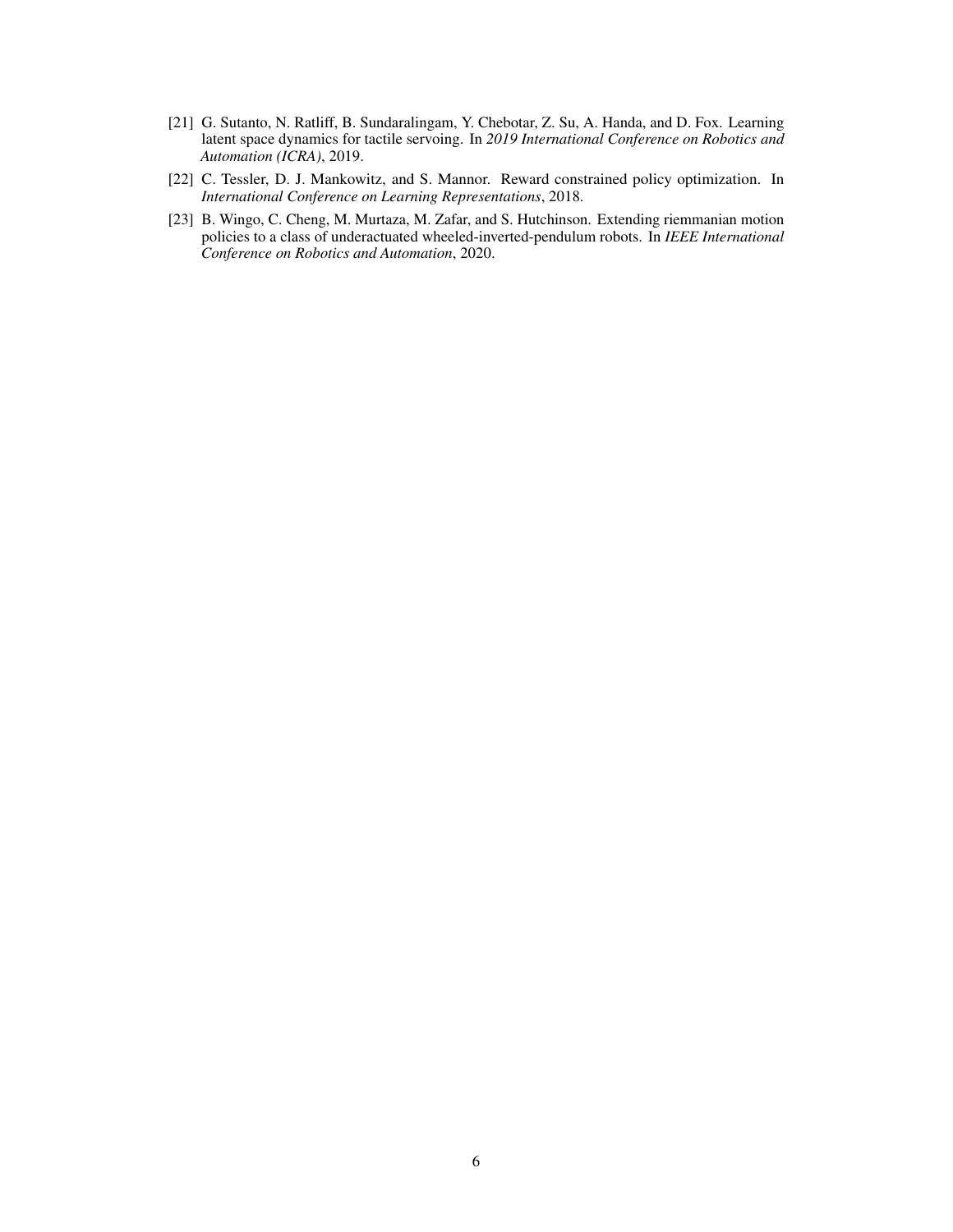## <span id="page-6-0"></span>A RMPflow

Here we describe the message passing steps of RMPflow [\[3\]](#page-4-5). The algorithm is based on two components: *1*) the RMP-tree: a directed tree encoding the structure of the task map; and *2*) the RMP-algebra: a set of operations to propagate information across the RMP-tree. In the RMP-tree, a node u stores the state  $(x_u, \dot{x}_u)$  on a manifold  $\mathcal{M}_u$  and the associated RMP  $(a_u, M_u)^{\mathcal{M}_u}$ , and an edge e represents to a smooth map  $\psi_e$  from the manifold of a parent node manifold to its child node manifold. The root node of the RMP-tree (denoted as  $r$ ) and the leaf nodes correspond to the configuration space C and the subtask spaces  $\{\mathcal{T}_k\}$  on which the user-defined RMPs are hosted, respectively. The RMP-algebra comprises of three operators, which are for propagating information on the RMP-tree. For illustration, we consider the node u on manifold  $M$  with coordinates x and its M child nodes ( $v_m$  on manifold  $\mathcal{N}_m$  with coordinates  $y_m$  for  $m = 1, \dots, M$ ) in the RMP-tree.

- (*i*) pushforward propagates the state of a node  $(x, \dot{x})$  in the RMP-tree to update the states of its M child nodes  ${\bf \{y_m,y_m\}}_{m=1}^M$ . The state of its mth child node is computed as  $({\bf y}_m, \dot{{\bf y}}_m) = (\psi_m({\bf x}), {\bf J}_m({\bf x})\dot{{\bf x}})$ , where  $\psi_m$  is the smooth map of the edge connecting the two nodes and  $\mathbf{J}_m = \partial_{\mathbf{x}} \psi_m$  is the Jacobian matrix.
- (*ii*) pullback propagates  $\{[\mathbf{f}_{v_m}, \mathbf{M}_{v_m}]\}_{m=1}^{N_m}$ , the RMPs of the child nodes in the natural form, to the parent node as  $[\mathbf{f}_u, \mathbf{M}_u]^{\mathcal{M}}$ :

<span id="page-6-2"></span>
$$
\mathbf{f}_{\mathbf{u}} = \sum_{m=1}^{M} \mathbf{J}_{\mathbf{e}_m}^{\top} (\mathbf{f}_{\mathbf{v}_m} - \mathbf{M}_{\mathbf{v}_m} \dot{\mathbf{J}}_{\mathbf{e}_m} \dot{\mathbf{x}}), \qquad \mathbf{M}_{\mathbf{u}} = \sum_{m=1}^{M} \mathbf{J}_{\mathbf{e}_m}^{\top} \mathbf{M}_{\mathbf{v}_m} \mathbf{J}_{\mathbf{e}_m}.
$$
 (4)

The natural form of RMPs are used here since they more efficient to combine.

(*iii*) resolve maps an RMP from its natural form  $[f_u, M_u]^{\mathcal{M}}$  to its canonical form  $(a_u, M_u)^{\mathcal{M}}$ by  $\mathbf{a}_{\mathbf{u}} = \mathbf{M}_{\mathbf{u}}^{\dagger} \mathbf{f}_{\mathbf{u}}$ , where  $\dagger$  denotes Moore-Penrose inverse.

RMPflow (in Algorithm [2\)](#page-6-1) computes the policy  $\pi(\mathbf{q}(t), \dot{\mathbf{q}}(t)) = \mathbf{a}_r$  on the configuration space C through the following procedure. Given the state  $(q(t), \dot{q}(t))$  of the configuration space C at time t, the pushforward operator is first recursively applied to the RMP-tree to propagate the states up to the leaf nodes. Then, the subtask RMPs are evaluated on the leaf nodes and combined recursively backward along the RMP-tree by the pullback operator. The resolve operator is finally applied on the root node  $r$  to compute the desired acceleration  $a_r$ .

#### <span id="page-6-1"></span>Algorithm 2 RMPflow Algorithm (Message Passing) [\[3\]](#page-4-5)

```
1: Input: root state (q, \dot{q}), RMP-tree, rmp_eval
```

```
2: Return: motion policy \pi(\mathbf{q}, \dot{\mathbf{q}})
```
- 3:  $nodes \leftarrow \text{RMP-tree}.topologically\_sorted\_nodes$ *// forward pass*
- 4: For node in nodes: *// from root to leaves*
- 5: For child in node.children:
- 6: child.state ← pushforward( $node.state$ ) *// evaluate leaf RMPs*
- 7: For node in RMP-tree.leaves:
- 8:  $node.rmp \leftarrow rmp\_eval(node.state)$ *// backward pass*
- 
- 9: For node in reversed(nodes): *// from leaves to root*
- 10:  $node.rmp \leftarrow \text{pullback}(node.cchild\_rms)$

```
// resolve for the motion policy
```

```
11: \pi(\mathbf{q}, \dot{\mathbf{q}}) \leftarrow \text{resource}(\text{RMP-tree}.\text{root}.\text{rmp})
```
## B The Reverse Accumulation Algorithm for Jacobian Vector Product

The reverse accumulation algorithm to compute Jacobian-vector-product in RMP<sup>2</sup> is listed in Algorithm [3.](#page-7-1) The algorithm computes Jacobian-vector product through 2 passes. An auxiliary all ones vector  $\lambda$  is created and the gradient with respect to  $\lambda$  is tracked (line [2\)](#page-7-2). In the first pass, the scalar  $\lambda_i^{\top}$ y is computed, and then the auxiliary value  $\mathbf{z} = (\partial_{\mathbf{x}}(\lambda^{\top} \mathbf{y}))^{\top}$  is obtained through backward pass (line [4\)](#page-7-3). Note that, numerically,

$$
z_j = \partial_{x_j} \left( \sum_k \lambda_k y_k \right) = \sum_k \lambda_k \left( \partial_{x_j} y_k \right)
$$

where  $z_j$  denotes the jth element of z, same applies to other vectors, e.g. x, y and  $\lambda$ .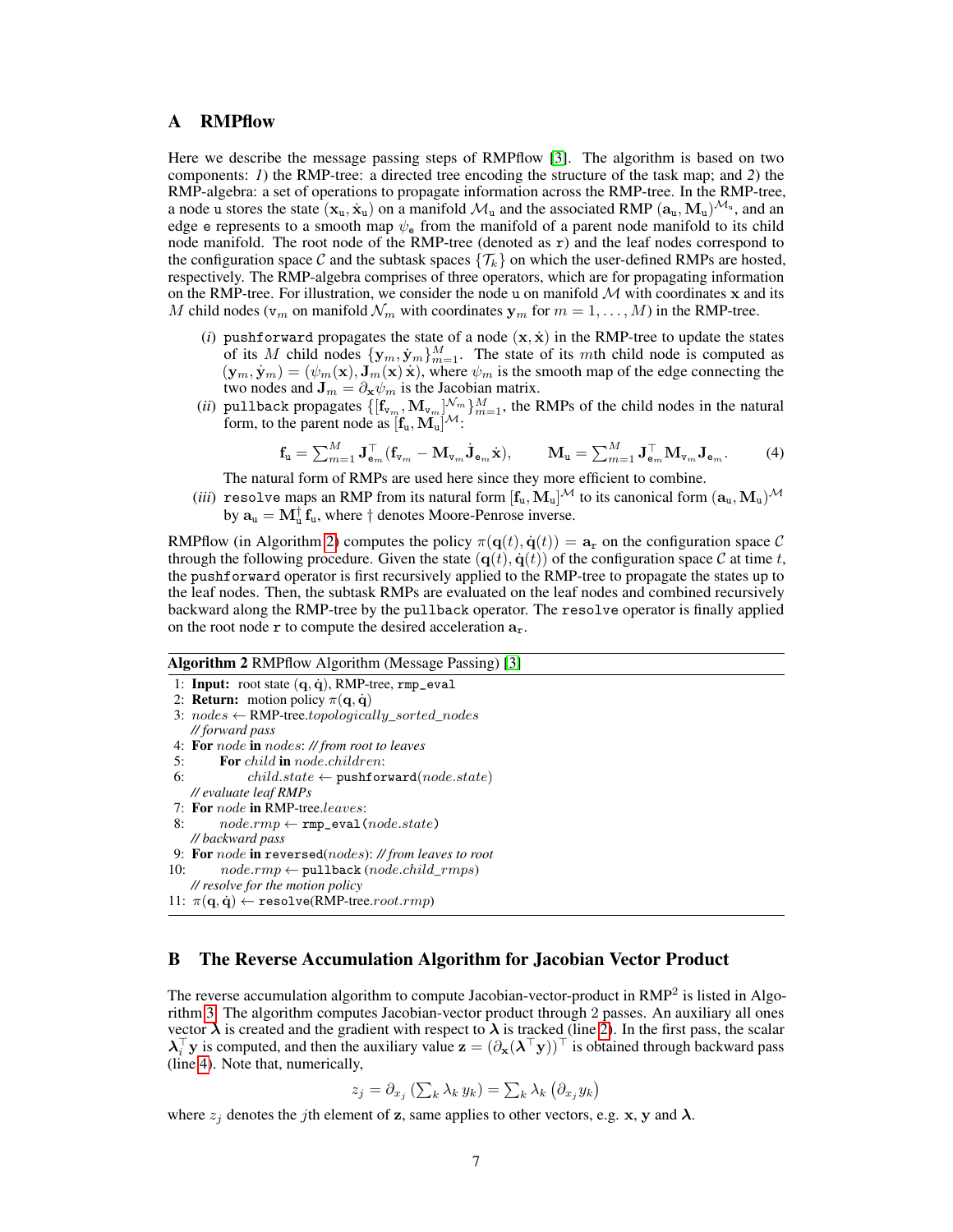In the second pass (line [5\)](#page-7-4), the Jacobian-vector product is computed as  $(\partial_{\bf x} {\bf y}){\bf v} = (\partial_{\bf \lambda} {\bf z}^\top {\bf v})^\top$ , since

<span id="page-7-4"></span><span id="page-7-3"></span>
$$
\partial_{\lambda_i} \mathbf{z}^\top \mathbf{v} = \partial_{\lambda_i} \left( \sum_j z_j v_j \right) = \partial_{\lambda_i} \left( \sum_j \sum_k \lambda_k \left( \partial_{x_j} y_k \right) v_j \right) = \sum_j \left( \partial_{x_j} y_i \right) v_j = \left( \partial_{\mathbf{x}} y_i \right) \mathbf{v}.
$$

<span id="page-7-1"></span>Algorithm  $3$  jvp $(y, x, v)$ 

<span id="page-7-2"></span>1: Input: y, x, v

2: Return:  $(\partial_x y)$  v

3:  $\lambda \leftarrow 1$  // create dummy variable for reverse accumulation

4:  $\mathbf{z} \leftarrow \texttt{gradient}(\boldsymbol{\lambda}^\top \mathbf{y}, \mathbf{x})$  // compute sum of partial derivat<u>i</u>ves

5: compute Jacobian-vector product  $(\partial_x y)$  v  $\leftarrow$  gradient  $(\mathbf{z}^\top \mathbf{v}, \boldsymbol{\lambda})$ 

## <span id="page-7-0"></span>C Complexity

Consider a graph-structured task map with N nodes, where each node has dimension in  $O(d)$  and has at most b parents. We suppose that  $L \leq N$  nodes are leaf nodes, and that the automatic differentiation library is based on reverse-mode automatic differentiation.

We first analyze the complexity of task map evaluation and Jacobian-vector-product subroutine (Algorithm [3\)](#page-7-1) based on reverse accumulation in preparation for the complexity analysis for RMP<sup>2</sup> .

task map evaluation: For each node in the graph, the input and output dimensions are bounded by  $O(b\tilde{d})$  and  $O(d)$ , respectively. Hence, evaluating each node has a time complexity in  $O(bd^2)$ . Because each node is evaluated exactly once in in computing the full task map, the total time complexity of task map evaluation  $O(Nbd^2)$ . If the Gradient Oracle will be called (as in RMP<sup>2</sup> and the Direct algorithm), the value of each node needs to be stored in preparation for the gradient computation. Overall this would require a space complexity in  $O(N_d)$  to store the values in the entire graph.

**Jacobian-vector-product with L output nodes:** Suppose that the output of the graph in Algorithm [3,](#page-7-1) **, is a collection of L nodes in the graph. During reverse accumulation, the task map is first computed,** which, based on the previous analysis, has time and space complexity of  $O(Nbd^2)$  and  $O(Nd)$ , respectively. The dummy variable  $\lambda$  is of size  $O(Ld)$  and computing the inner product  $\lambda^{\top}$ y requires  $O(Ld)$  computation (i.e. it creats a new node of dimension 1 with 2L parent nodes of dimension in  $O(d)$ ). By the reverse-mode automatic differentiation assumption, the first backward pass on the graph (line [4\)](#page-7-3) has time complexity of  $O(Nbd^2 + Ld) = O(Nbd^2)$  and space complexity of  $O(Nd + Ld) = O(Nd)$  [\[9\]](#page-4-12). The final backward pass (line [5\)](#page-7-4) is on a graph of size  $O(N)$ , as the first backward pass creates additional  $O(N)$  nodes. With similar analysis, the second backward pass have time complexity of  $O(Nbd^2 + Ld) = O(Nbd^2)$  and space complexity of  $O(Nd + Ld) = O(Nd)$ . Therefore, the time and space complexity of Algorithm [3](#page-7-1) is  $O(Nbd^2)$  and  $O(Nd)$ , respectively.

## $C.1$  RMP<sup>2</sup>

Forward pass: The complexity of line [3](#page-3-2)[–5](#page-3-3) in Algorithm [1](#page-3-0) follow the precursor analyses above. Here the computation graph is always of size  $O(N)$  (the original task map is in  $O(N)$ ) and each call of Gradient Oracle in the Jacobian-vector-product subroutine creates additional  $O(N)$  nodes in the computation graph). By previous analysis, the time and space complexity of the forward pass are  $O(Nbd^2)$  and  $O(Nd)$ , respectively.

**Leaf evaluation:** Assume, for each leaf node,  $O(d^3)$  computation is needed for evaluating the metric and  $O(d^2)$  for acceleration. The leaf evaluation step then have time complexity of  $O(Ld^3)$ and space comlexity of  $O(Ld^2 + Ld) = O(Ld^2)$ .

Backward pass: By previous analysis, task map evaluation requires  $O(Nbd^2)$  computation and  $O(Nd)$  space. The vector-matrix-vector product for computing v and w has time complexity of  $O(Ld^2)$ . To compute the metric at root,  $M_r$ , the first backward pass, gradient (v,q) needs  $O(Nb\dot{d}^2)$  time and  $O(Nd)$  space as it operates on a graph of size  $O(N)$  where the number of parents of e[a](#page-7-5)ch node is in  $O(b)^{a}$ . The jacobian operator in line [10](#page-3-4) is done by  $O(d)$  sequential calls of

<span id="page-7-5"></span><sup>&</sup>lt;sup>a</sup>Except the final node aggregating  $L$  outputs. However, it does not change the complexity as it adds a complexity in  $O(Ld^2) < O(Nbd^2)$ .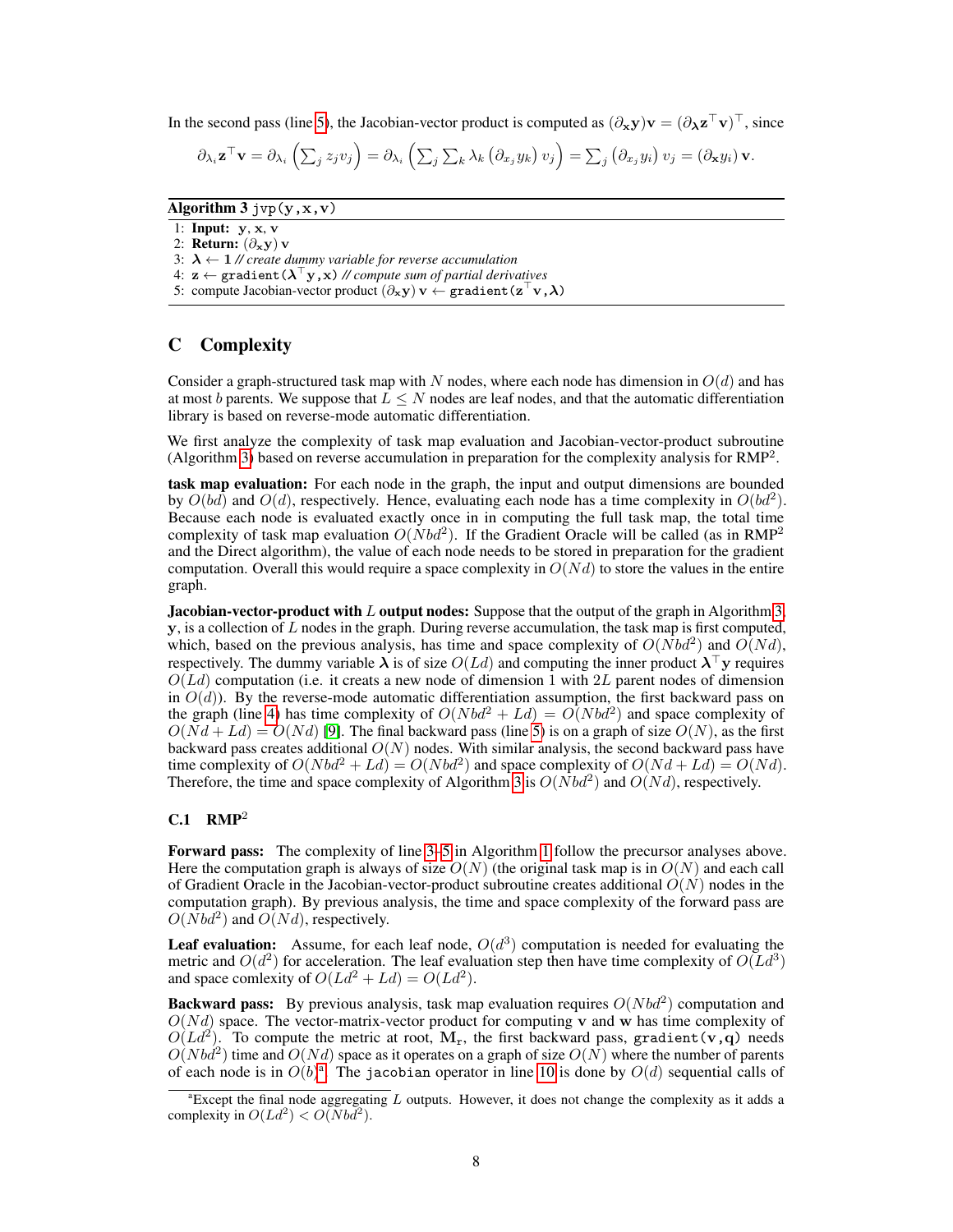Algorithm 4 Direct Algorithm 2

1: Input: root state  $(q, \dot{q})$ , task map  $\psi$ , rmp\_eval 2: **Return:** motion policy  $\pi(\mathbf{q}, \dot{\mathbf{q}})$ *// forward pass*  $3\colon \{\mathbf{x}_i\}_{i=1}^L \leftarrow \texttt{task\_map}(\mathbf{q})$ 4:  $\{{\bf J}_i\}_{i=1}^L \leftarrow \texttt{jacobian}\left(\{{\bf x}_i\}_{i=1}^L, {\bf q}\right)$  $5: \: \{\dot{\mathbf{x}}_i\}_{i=1}^L \leftarrow \texttt{jvp}(\{\mathbf{x}_i\}_{i=1}^L, \mathbf{q}, \dot{\mathbf{q}}) \text{ // leaf node velocity}$  $6: \, \{\mathbf{c}_i\}_{i=1}^L \leftarrow \texttt{jvp}(\{\dot{\mathbf{x}}_i\}_{i=1}^L, \mathbf{q}, \dot{\mathbf{q}}) \, \text{\textit{//} curvature terms}$ *// evaluate leaf RMPs* 7: evaluate leaf RMPs  $\{(\mathbf{M}_i, \mathbf{f}_i)\}_{i=1}^L \leftarrow \texttt{rmp\_eval}\left(\{(\mathbf{x}_i, \dot{\mathbf{x}}_i)\}_{i=1}^L\right)$ *// backward pass*  $8\colon\thinspace\mathbf{M}_\mathrm{r}\leftarrow \sum_{i=1}^L \mathbf{J}_i^\top\mathbf{M}_i\mathbf{J}_i,\quad \mathbf{f}_\mathrm{r}\leftarrow \sum_{i=1}^L \mathbf{J}_i^\top\big(\mathbf{f}_i-\mathbf{M}_i\mathbf{c}_i\big)$  // compute root RMP *// resolve for the motion policy*  $9\!\colon\thinspace\pi(\mathbf{q},\dot{\mathbf{q}})\leftarrow\mathbf{M}_\mathrm{r}^{\dagger}\,\mathbf{f}_\mathrm{r}$ 

the Gradient Oracle. Hence, it has time complexity of  $O(Nbd^3)$  and space complexity of  $O(Nd)$ . (Because we are not taking further derivatives, the values of the new graphs created in calling the jacobian operator do not need to be stored.) With similar analysis, computing  $f_r$  requires  $O(Nbd^3)$ computation and  $O(N_d)$  space.

**Resolve:** The matrix inversion has time complexity of  $O(d^3)$  and space complexity of  $O(d^2)$ .

In summary, the time complexity of RMP<sup>2</sup> is  $O(Nbd^2 + Ld^3 + Nbd^3 + d^3) = O(Nbd^3)$  and the space complexity is  $O(Nd + Ld^2)$ .

#### C.2 RMPflow

First we need to convert a graph with  $O(b)$  parent nodes into a tree. This can be done by creating meta nodes that merge all the parents of a node into a single parent node; inside the mega node, each component is computed independently. Therefore, for a fair comparison, in the following analysis, we shall assume that in the tree version evaluating each node would need a time complexity in  $O(bd^2)$ . We suppose the space complexity to store all the nodes is still in  $O(N_d)$  because the duplicated information resulting from the creation of the meta nodes can be handled by sharing the same memory reference in a proper implementation [\[3\]](#page-4-5).

Forward pass: During the forward pass, similar to the reverse accumulation analysis,  $O(bd^2)$ per node is needed for pushforward, i.e. computing the pushforward velocity through reverse accumulation, yielding a time complexity of  $O(Nbd^2)$ . The space complexity is  $O(Nd)$  for storing the state at every node.

**Leaf evaluation:** Same as  $RMP^2$ .

**Backward pass:** Computing the metric in [\(4\)](#page-6-2) requires  $O(bd^3)$  computation per node, yielding time complexity of  $O(Nbd^3)$  and space complexity of  $O(Nd^2)$ . The curvature term  $\dot{\mathbf{J}}_{\mathbf{e}_m}\dot{\mathbf{x}}$  can be computed through reverse accumulation similar to  $\text{RMP}^2$ , which has time complexity of  $O(bd^2)$  per node. The matrix-vector products to compute the force requires  $O(bd^2)$  space and computation for each node.

Resolve: Same as RMP<sup>2</sup>.

Thus, the time complexity of RMPflow is  $O(Nbd^2 + Ld^3 + Nbd^3 + Nbd^2 + d^3) = O(Nbd^3)$  and the space complexity is  $O(Nd + Ld^2 + Nd^2 + bd^2 + d^2) = O(Nd^2 + Ld^2)$ .

## <span id="page-8-0"></span>D Experiment Details

#### D.1 Environment Setup

The RL example considers a point robot on a 2-d plane. The *state* of the robot is composed of the coordinate on the plane,  $x \in \mathbb{R}^2$ , as well as the velocity,  $\dot{x} \in \mathbb{R}^2$ . The robot is modeled as a discrete-time double integrator system,

<span id="page-8-1"></span>
$$
\mathbf{x}_{t+1} = \mathbf{x}_t + \dot{\mathbf{x}}_t \cdot dt, \n\dot{\mathbf{x}}_{t+1} = \dot{\mathbf{x}}_t + \mathbf{u}_t \cdot dt,
$$
\n(5)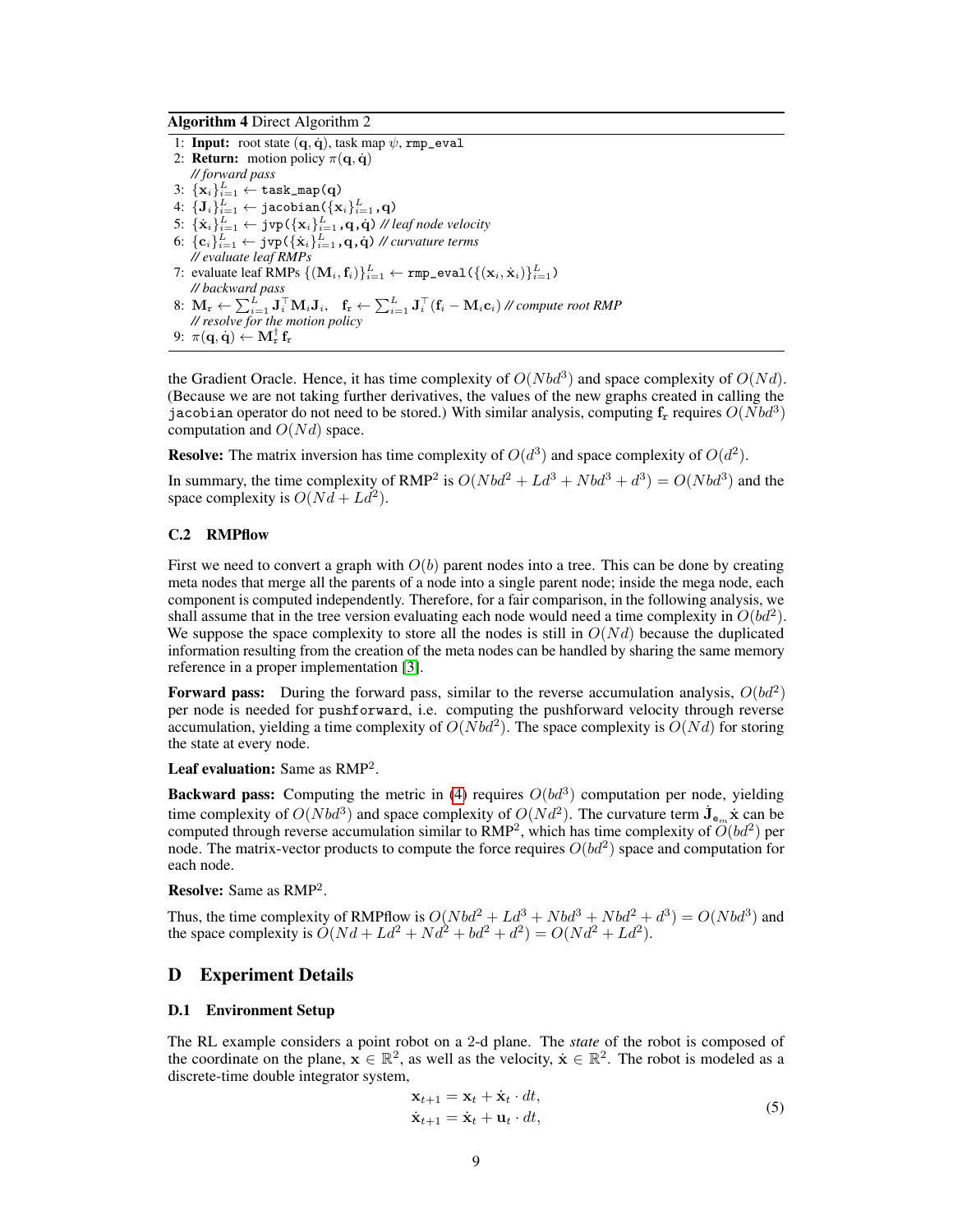where  $u \in \mathbb{R}^2$  is the control input, and  $dt = 0.1$  is the sampling time for the discrete-time system.

The environment has a randomly generated goal  $g \in \mathbb{R}^2$  and up to 3 randomly generated circular obstacles  $\{\mathcal{O}_i\}_{i=1}^K$ . An obstacle is denoted as  $\mathcal{O}_i := (\mathbf{o}_i, r_i)$ , where  $\mathbf{o}_i \in \mathbb{R}^2$  is the center of the obstacle  $\mathcal{O}_i$  and  $r_i$  is the radius. At every step t, the observation given to the robot consists of  $\{x_t, \dot{x}_t, g, \{0_i\}_{i=1}^K\}$ , and the robot applies action  $\mathbf{u}_t = \pi(\mathbf{x}_t, \dot{\mathbf{x}}_t, \mathbf{g}, \{0_i\}_{i=1}^K)$ . The reward given to the robot at each step is the negative Euclidean distance to the goal, with an additional penalty of  $-100$  if the robot collides with an obstacle. Collision checking operates in a finer time-scale of  $dt/10$ . The robot is considered in collision with an obstacle  $\mathcal{O}_i$  if and only if  $||x - \mathbf{o}_i|| \le r_i$ . In the training phase, due to efficiency considerations, collision checking is only done in one randomly sampled frame out of the 10 frames of each step, and a collision penalty of 1000 is given to the robot if the robot is in collision with any obstacle at the sampled frame. This sampled reward is the same as the true reward in expectation. For the sake of simplicity, the dynamics of the system [\(5\)](#page-8-1) does not change even if the robot is in collision with the obstacle. However, the large negative reward of collision should discourage the robot to collide with any obstacles.

Upon environment reset, the initial state of the robot, the goal, and the obstacles are randomly sampled. During training, these quantities are sampled from the following distributions:  $\mathbf{x}_0$  ~ uniform(-0.1, 0.1)<sup>2</sup>,  $\dot{\mathbf{x}}_0$  ~ uniform(-0.05, 0.05)<sup>2</sup>, **g** ~ uniform(-5, 5)<sup>2</sup>, K ~ uniform({0, 1, 2, 3}), and  $\mathbf{o}_i \sim \text{uniform}(-5, 5)^2$ ,  $r_i \sim \text{uniform}(1, 2)$  for  $i = 1, \ldots, K$ .

#### D.1.1 The RMPflow Policy

Goal reaching: The goal-reaching policy is parameterized as a metric neural network and a acceleration neural network. The input to the networks is the collection of state and goal position, i.e.  $\{x, \dot{x}, g\}$ . Both networks are 2-layer neural-nets with 32 hidden units and elu activation functions. The output layer of the metric network uses tanh activation function to ensure that the metric is always bounded, which further guarantees collision-free behavior when combined with the collision avoidance policy below. To produce a positive semi-definite metric, the output of the metric network is reshaped to a square matrix  $A \in \mathbb{R}^{2 \times 2}$  and the output metric is computed as  $M_g = AA^\top$ .

Collision avoidance: We use the barrier-type collision avoidance policy [\[3,](#page-4-5) Section 5.1] to provide safety guarantee of the robot. The policy operates on the distance space between the robot and each obstacle,  $\mathbf{z}_i = d(\mathbf{x}, \mathcal{O}_i) = \|\mathbf{x} - \mathbf{o}_i\|_2 - r_i$ . The collision avoidance policy [\[3\]](#page-4-5) is given by,

$$
\mathbf{M}_{o_i} = \frac{0.2 + 2\min(0, \dot{\mathbf{z}}_i)\dot{\mathbf{z}}_i}{\mathbf{z}^4}, \quad \mathbf{a}_{o_i} = \frac{4 \times 10^{-5}}{\mathbf{z}_i^2(0.2 + 2\min(0, \dot{\mathbf{z}}_i)\dot{\mathbf{z}}_i)} + 2\frac{(0.2 + \min(0, \dot{\mathbf{z}}_i)\dot{\mathbf{z}}_i)\dot{\mathbf{z}}_i^2}{(0.2 + 2\min(0, \dot{\mathbf{z}}_i)\dot{\mathbf{z}}_i)\mathbf{z}_i}.
$$

In practice, the metric and acceleration outputs are clipped at a large value to avoid numerical issues such overflow and ill-conditioned metrics.

Damping: To ensure the numerical stability of the resolve step, a damping policy is provided so that the metric at the root node is always positive-definite. The damping policy is given by  $\mathbf{M}_d(\mathbf{x}, \dot{\mathbf{x}}) \equiv 0.1I$ , and  $\mathbf{a}_d(\mathbf{x}, \dot{\mathbf{x}}) = -\dot{\mathbf{x}}$ .

## D.1.2 The Neural-net Policy

The neural-net policy directly parameterize  $\mathbf{u}_t = \pi_\theta(\mathbf{x}_t, \dot{\mathbf{x}}_t, \mathbf{g}, \{\mathcal{O}_i\}_{i=1}^K)$ . We use a feed-forward neural network with 2 hidden layers of size 64 with tanh activation functions. To ensure that the observation dimension is kept fixed among environments with different number of obstacles, place holder obstacles with radius  $-1$  are provided.

#### D.2 Learning Setup

Algorithm: We adopt the adaptive implementation of the natural policy gradient in [\[4,](#page-4-18) Appendix E]. For each deterministic policy described above, we construct a Gaussian policy by setting the deterministic policy as the mean of the Gaussian and setting the covariance to have a diagonal structure. Both the mean and the covaraince are optimized during the training. In each iteration, the Gaussian policy is rolled out in the environment to collect trajectory data and then the GAE policy gradient estimate [\[19\]](#page-4-19) is computed, where the value function estimate is a fully connected neural network with two hidden layers (of size 256 and 128, respectively) and tanh activation functions and it is trained on-policy using Monte-Carlo estimates of the cumulative rewards after each policy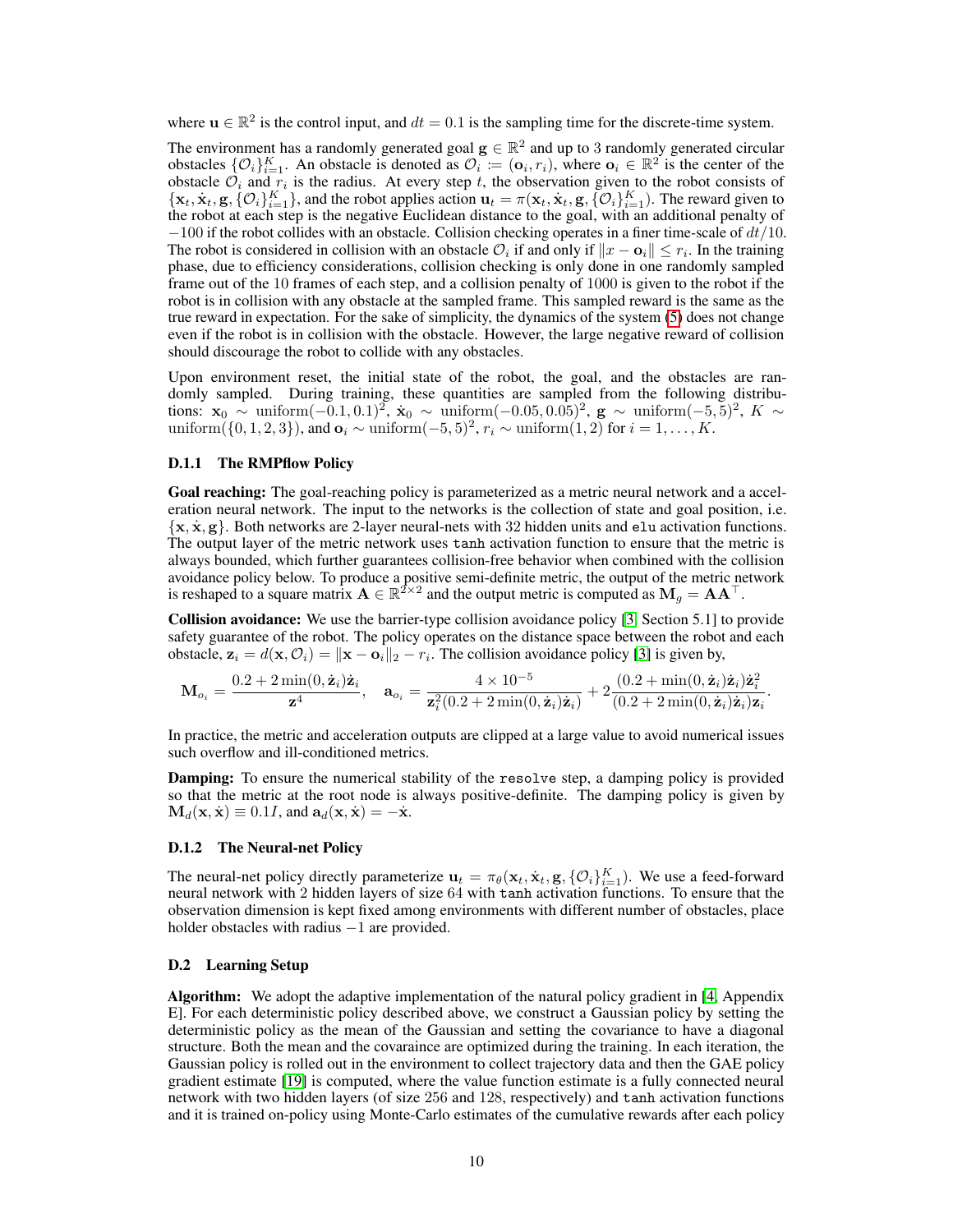update. This GAE gradient estimate is then used as the first-order direction for the natural policy gradient update.

Hyperparameters: We tested a variety of hyperparameters for the neural-net policy: natural policy gradient of step size ranging in  $\{0.01, 0.05, 0.1, 0.2\}$  and initial standard deviation for the Gaussian policy in  $\{e^{-1}, 1, e\}$ . The cumulative reward for the policy at each training iteration and the best policy upon each iteration for each of the hyperparameter are shown in Figure [2.](#page-11-0) We chose the best performing set of hyperparameters, with step size of 0.05 and initial standard deviation of 2.72 (nn-1.0-0.05), for the experiments in the main text. The RMPflow policy (rmp-0.0-0.1) achieves significant higher reward throughout learning compared to the neural-net policy. (We tried training the RMPflow policy using the default hyperparameter in the codes of [\[4\]](#page-4-18), which resulted into the training curve shown in the figure. As it significantly outperforms the neural-net policies, we did not search additional hyperparameters for the RMPflow policy to further improve its performance).